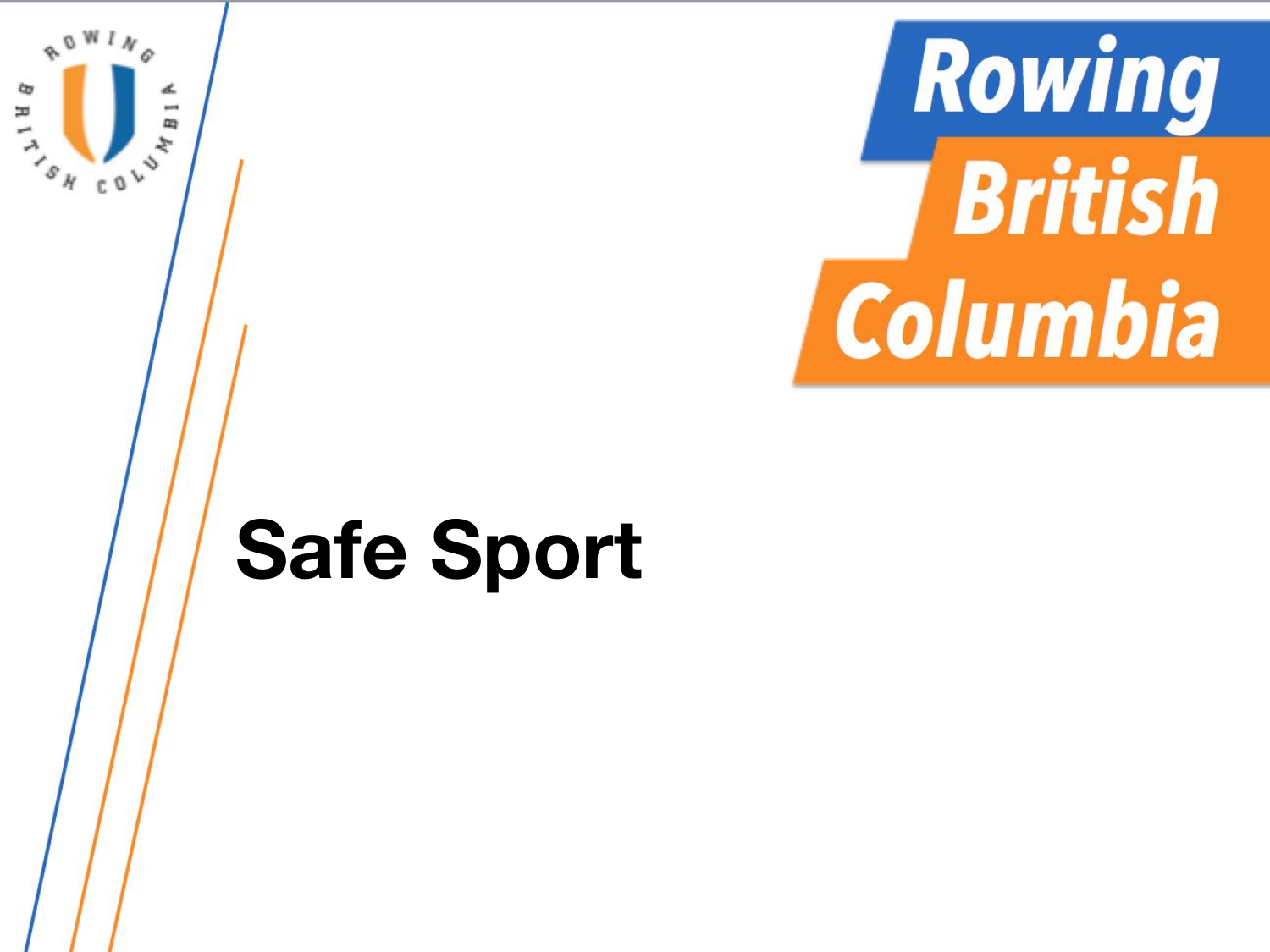Sport organizations in British Columbia are committed to creating a sport environment that is accessible, inclusive, respects their participants' personal goals, and is free from all forms of maltreatment. Rowing BC is firmly committed to the principles of Safe Sport, and fostering a culture where everyone can thrive, and where sport is safe for everyone.

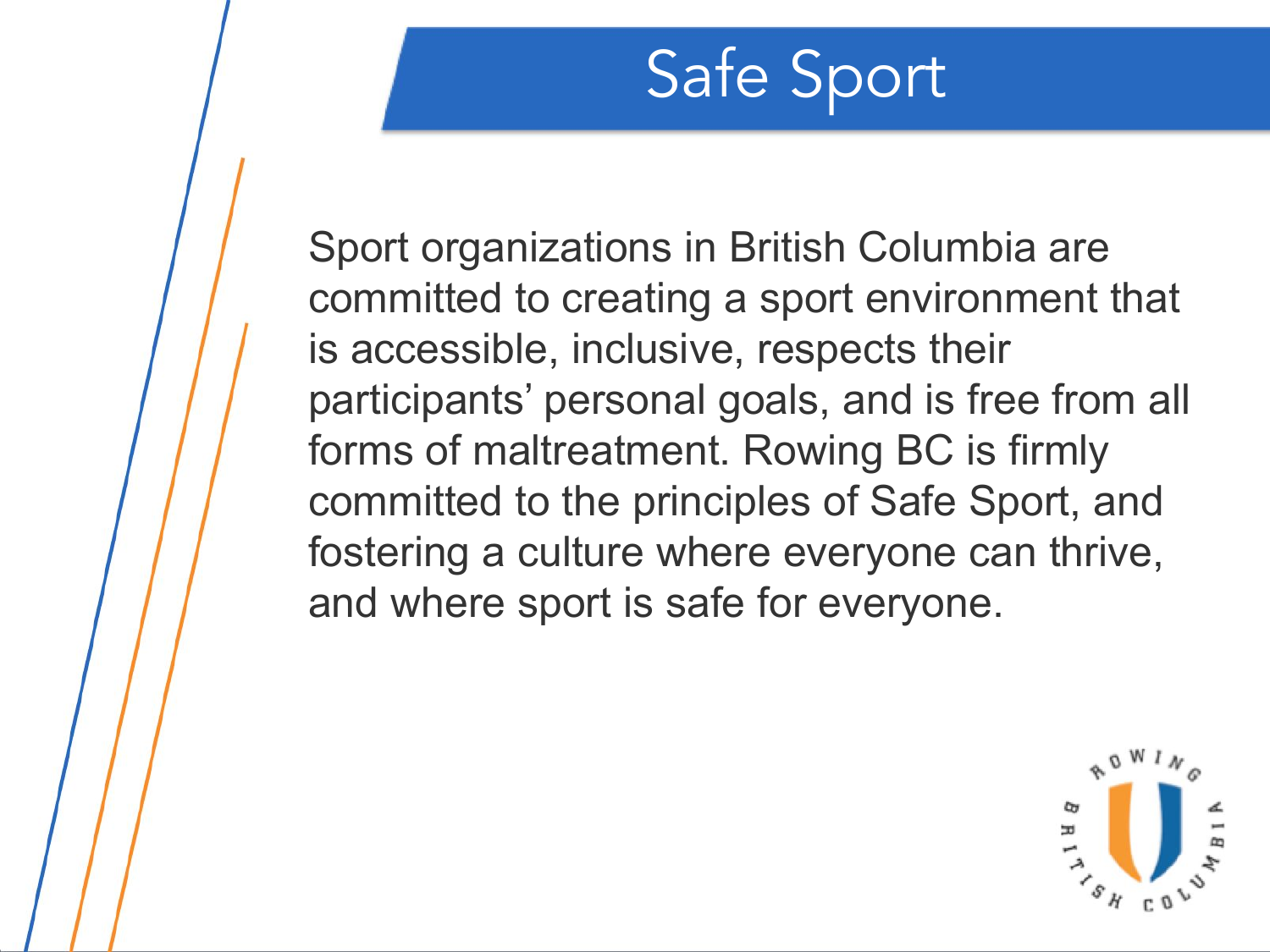#### **History**

- Rowing Canada Aviron
	- 2018 Safe Sport Initiative started
	- April 2021 RCA Policy Manual in effect
- Rowing BC
	- August 2021 Rowing BC Manual in effect pending legal review
	- January 2022 Legal review complete
- Member Organizations
	- Adoption in process

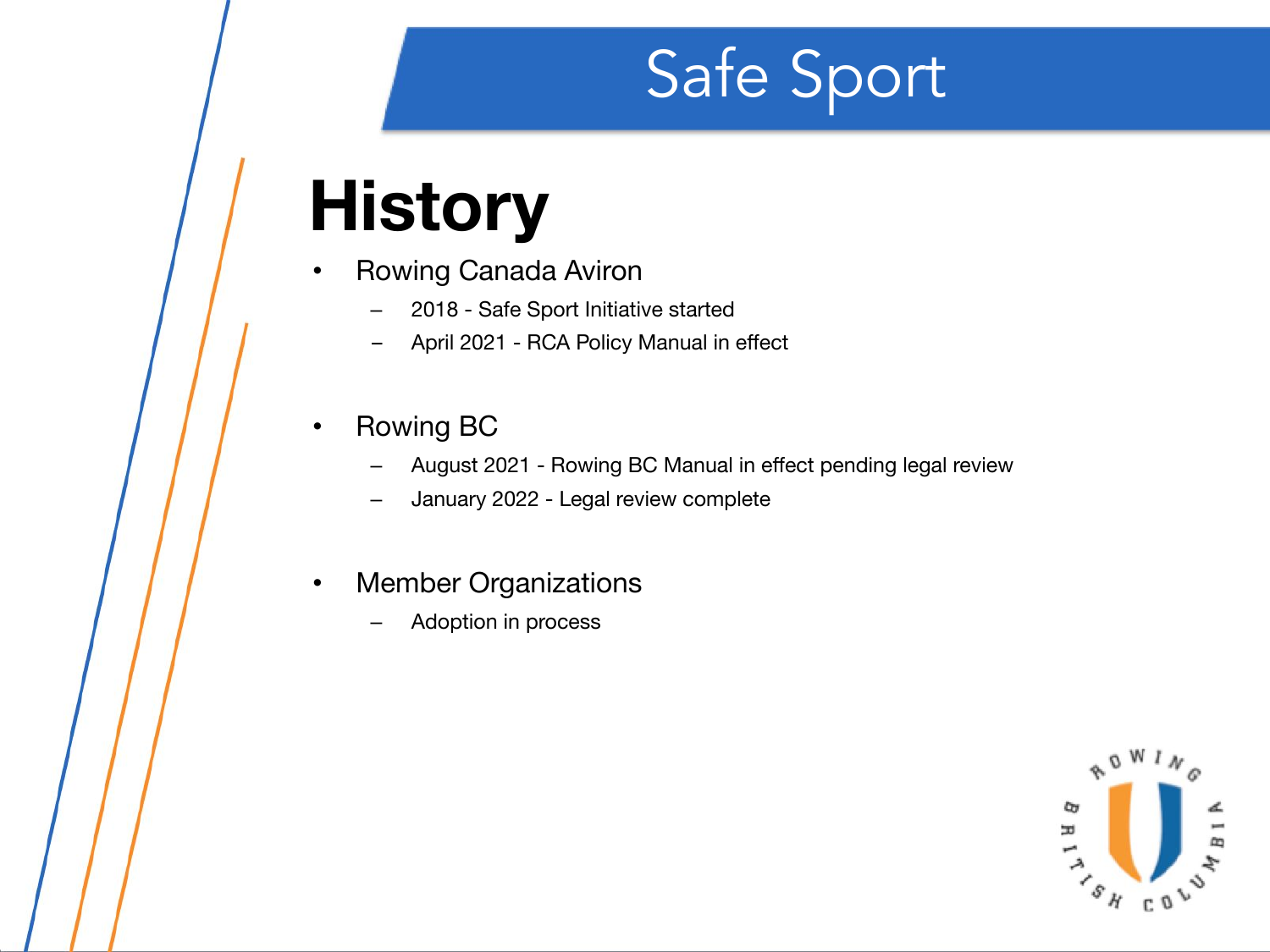## **Harmonized Approach**

- Same expectations
- Same consequences

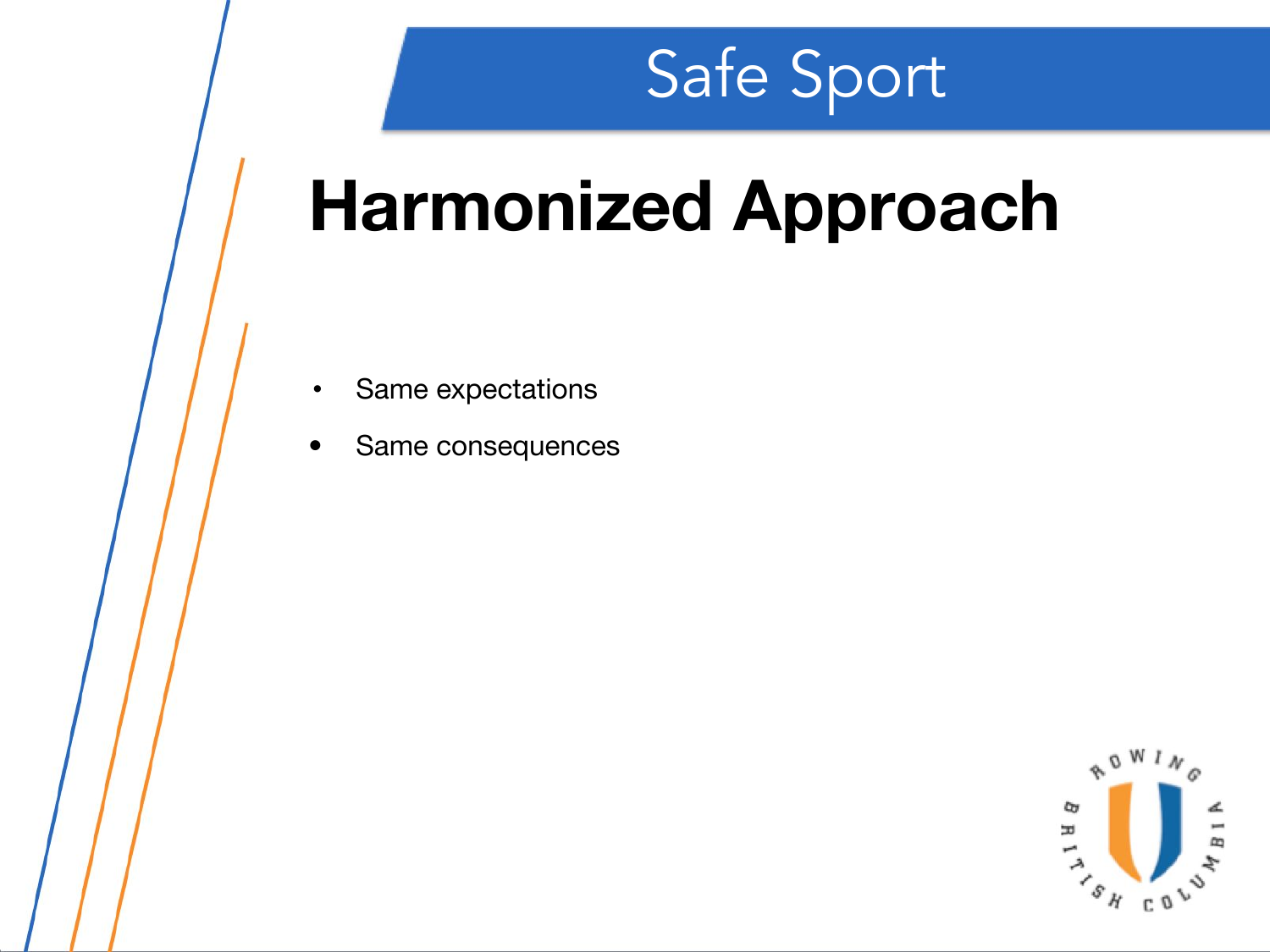## **Safe Sport Policy Manual**

- Athlete Protection Policy
- Code of Conduct and Ethics
- Discipline and Complaints Policy
- Investigations Policy
- Dispute Resolution Policy
- Appeal Policy
- Social Media Policy
- **Screening Policy**

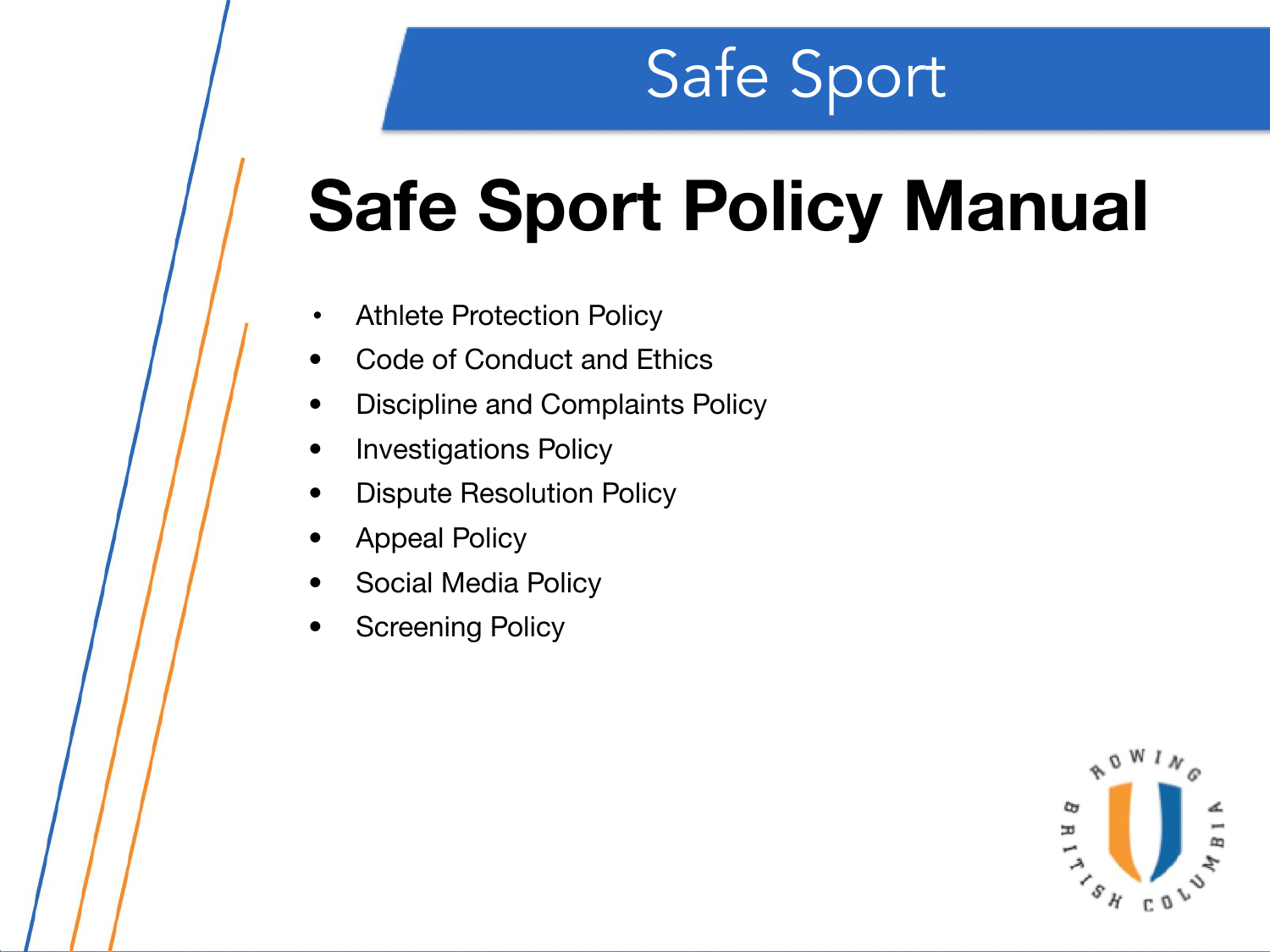## **Independent Third Party**

- Ilan Yampolsky
	- Canadian Sport Helpline
	- 1-833-913-1304
	- rowingcanada@itpsport.ca
- All complaints go to him
	- He directs complaints appropriately
	- Appropriate complaint management person or team takes responsibility from there